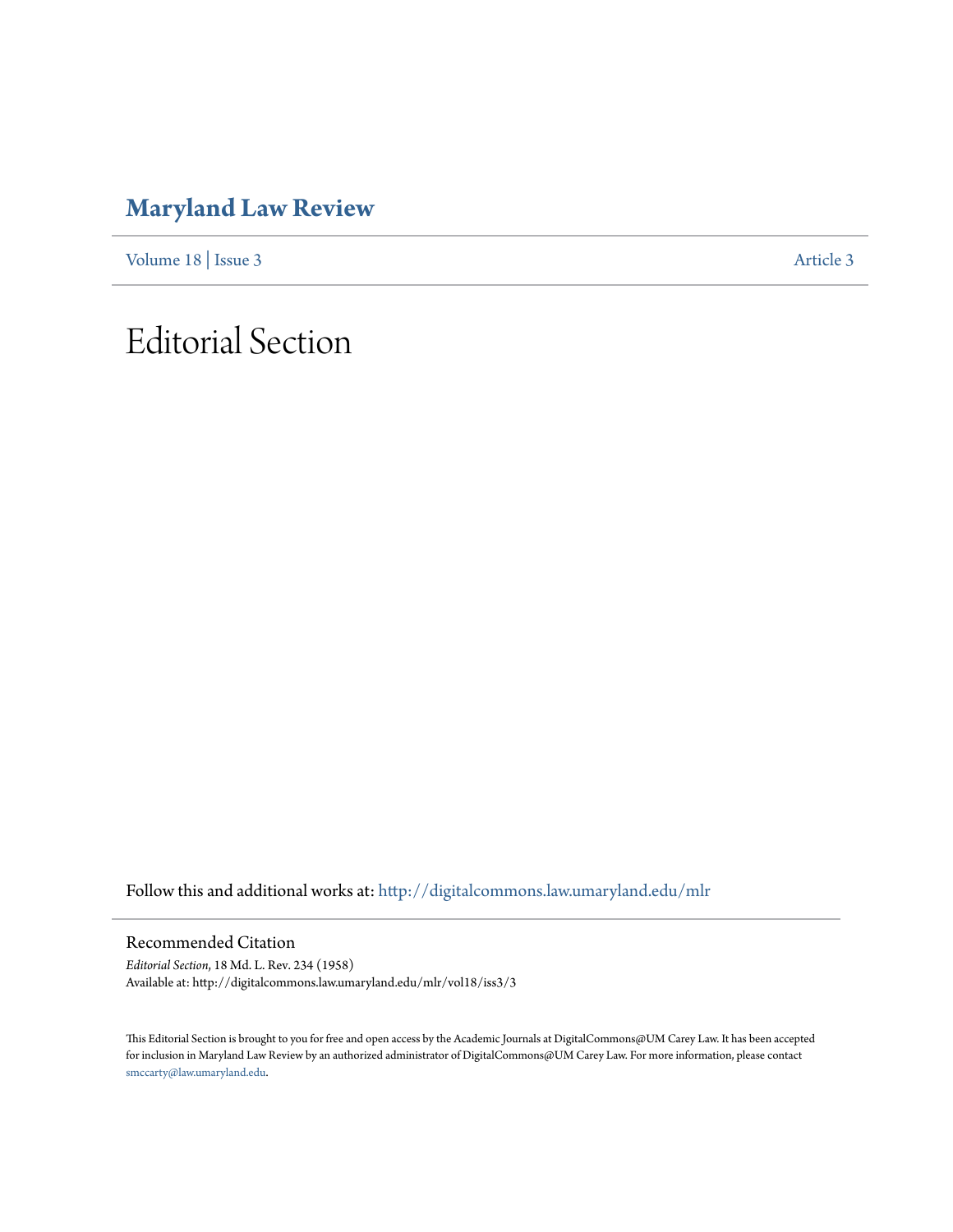# **Maryland Law Review**

Published Winter, Spring, Summer, and Fall **by** Maryland Law Review, Inc. Copyright, **1958, by** Maryland Law Review, Inc. \$3.00 Per Current Volume Member, National Conference of Law Reviews

> STUDENT EDITORIAL BOARD **SAMUEL** LYLES **FREELAND,** *Editor* ROBERT F. HOCHWARTH, *Casenote Editor* MARTIN B. GREENFELD, *Recent Decisions Editor* J. M. ROULHAC, *Ass't. Casenote Editor*

JOHN **D.** ALEXANDER, JR. **JOHN C.** ELDRIDGE **WILLIAM J. PITTLER ALLAN** BURTON BLUMBERG LEROY HANDWERGER **J. PAUL** ROGERS CHARLES CAHN, II NELSON R. KERR, JR. NELSON B. SEIDMAN Roy **DRAGONE** CHARLES P. **LOGAN, JR.** R. W. SHIPLEY DOUGLAS R. **DUE** RICHARD **E.** LovE.L ALVA P. WFAVER, III

**SAUL J. McGRANE**

**G. KENNETH** REIBLICH **LEwIS D.** ASPER *Faculty Advisors* EDWIN W. LOWE, *Editorial Secretary*

### **THE EDITOR'S PAGE**

One of the most mysterious and beclouded areas in the statutory and common law of Maryland today is unfortunately that which is also a necessary part of the central nervous system of the commercial world  $-$  namely, laws governing the various security devices businessmen utilize to finance their inventories in an effort to assure to themselves sufficient working capital for successful operation.

The REVIEw is pleased to offer as its lead article the comprehensive work of a young Baltimore attorney, Shale D. Stiller, Esq., who, in "Inventory and Accounts Receivable Financing: The Maryland Maze" has done much to indicate a way through this wilderness of factoring and non-notification financing in connection with the assignment of accounts receivable, pledges, chattel mortgages, trust receipts, public and field warehousing, and factors' liens, pointing out the advantages and pitfalls of each security device.

Mr. Stiller received his A.B. from Hamilton College in 1954, and his LL.B from the Yale University School of Law in 1957. From 1957-1958 he served as a law clerk to the Court of Appeals of Maryland. He is currently an associate of the law firm of Weinberg and Green, a member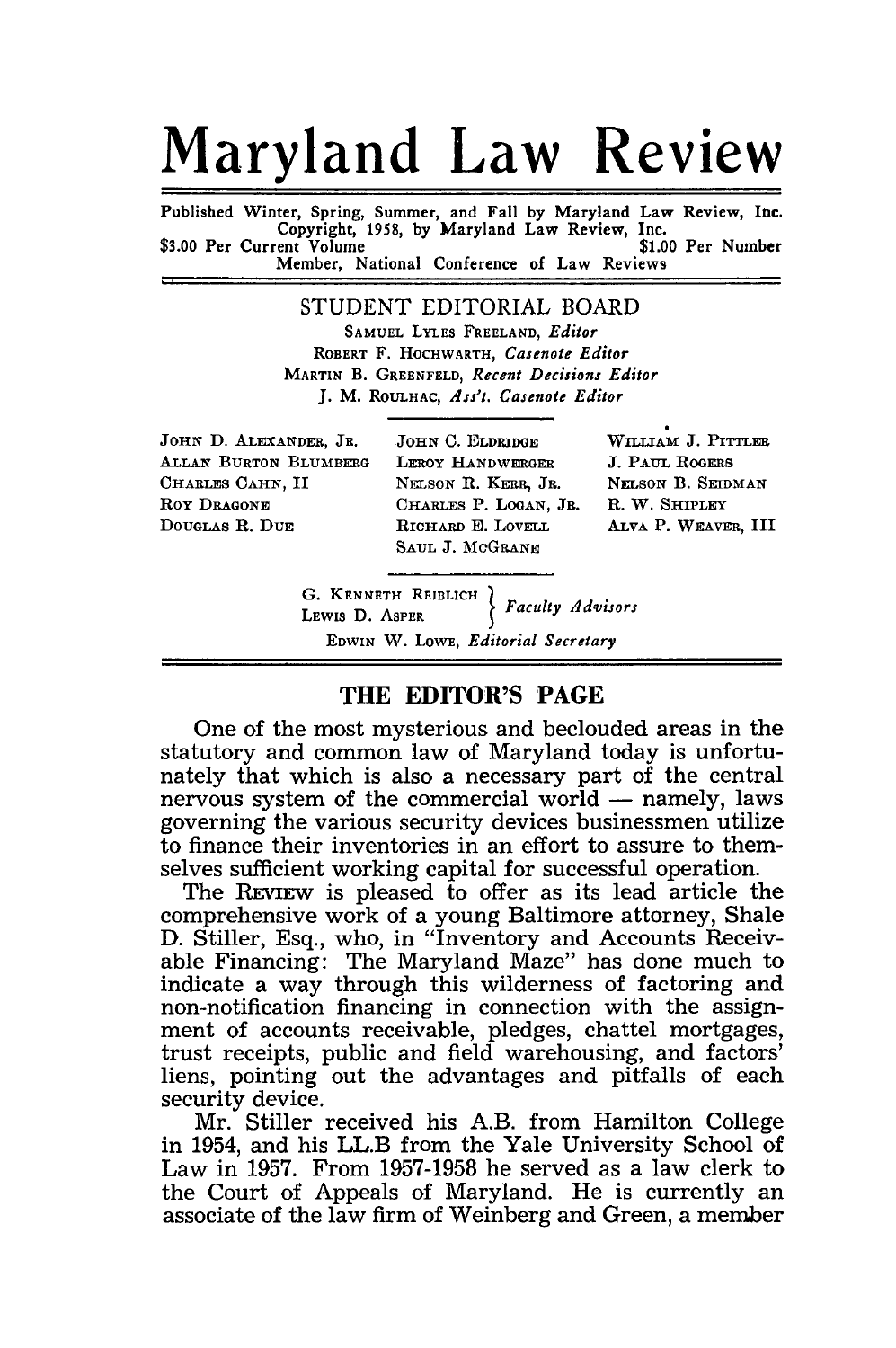of the American Bar Association, and of the Committee on Continuing Legal Education of the Junior Bar Association.

The REVIEW is pleased to announce the selection of next season's student editors. They are: Editor, John Paul Rogers; Casenote Editor, John C. Eldridge; Recent Decisions Editor, Douglas R. Due; Assistant Casenote Editor, Roy Dragone. We know they are capable and will continue to do an excellent job for the REVIEW, and for the bench and bar of Maryland. We note with pleasure that the Editor and Recent Decisions Editor are sons of distinguished members of the Baltimore Bar, and alumni of the school, William C. Rogers, Class 1921, and Paul F. Due, Class 1923.

#### **NEWS 'OF THE LAW SCHOOL**

The Student Moot Court competition, directed by Richard E. Lovell, Class of 1958, under faculty supervision of Professor John M. Brumbaugh, expanded its activities with the establishment of a model trial in December, to present at trial level a case to be argued in competition later in the year, and also to give students information and experience in the preparation and examination of witnesses. Frederick J. Green, Jr., Stanley L. Seligman, and Leonard A. Orman of the Baltimore Bar served as judge, plaintiff's counsel, and defense counsel respectively, in this year's trial, which concerned a right of privacy problem. Final argument, before a court consisting of: Hon. John E. Raine, Jr., Circuit Court for Baltimore County, Attorney General C. Ferdinand Sybert, and Assistant Dean Bridgewater M. Arnold, was presented by student finalist teams: Joseph Y. Brattan and Robert E. Powell versus Howard J. Needle and Michael J. Schwartz. The Brattan-Powell team won the competition, and Mr. Needle was chosen as having presented the most lawyerlike argument.

The Bull and Bear Club was organized this year under leadership of Richard E. Lovell to acquaint the law student through a series of lectures and a mock investment competition, with a rudimentary understanding of the stock market and the investment business. Under guidance of a faculty advisor, Professor Laurence M. Jones, the Club has sponsored two lectures by Mr. C. Herbert Sadtler of Mead, Miller and Co., with plans for additional lectures, and has contributed subscriptions to the Wall Street Journal to the school library. This year's officers are Richard E. Lovell, president; J. Paul Rogers, vice-president; Margaret M. Wheltle, Secretary-Treasurer, and Michael Schwarz,